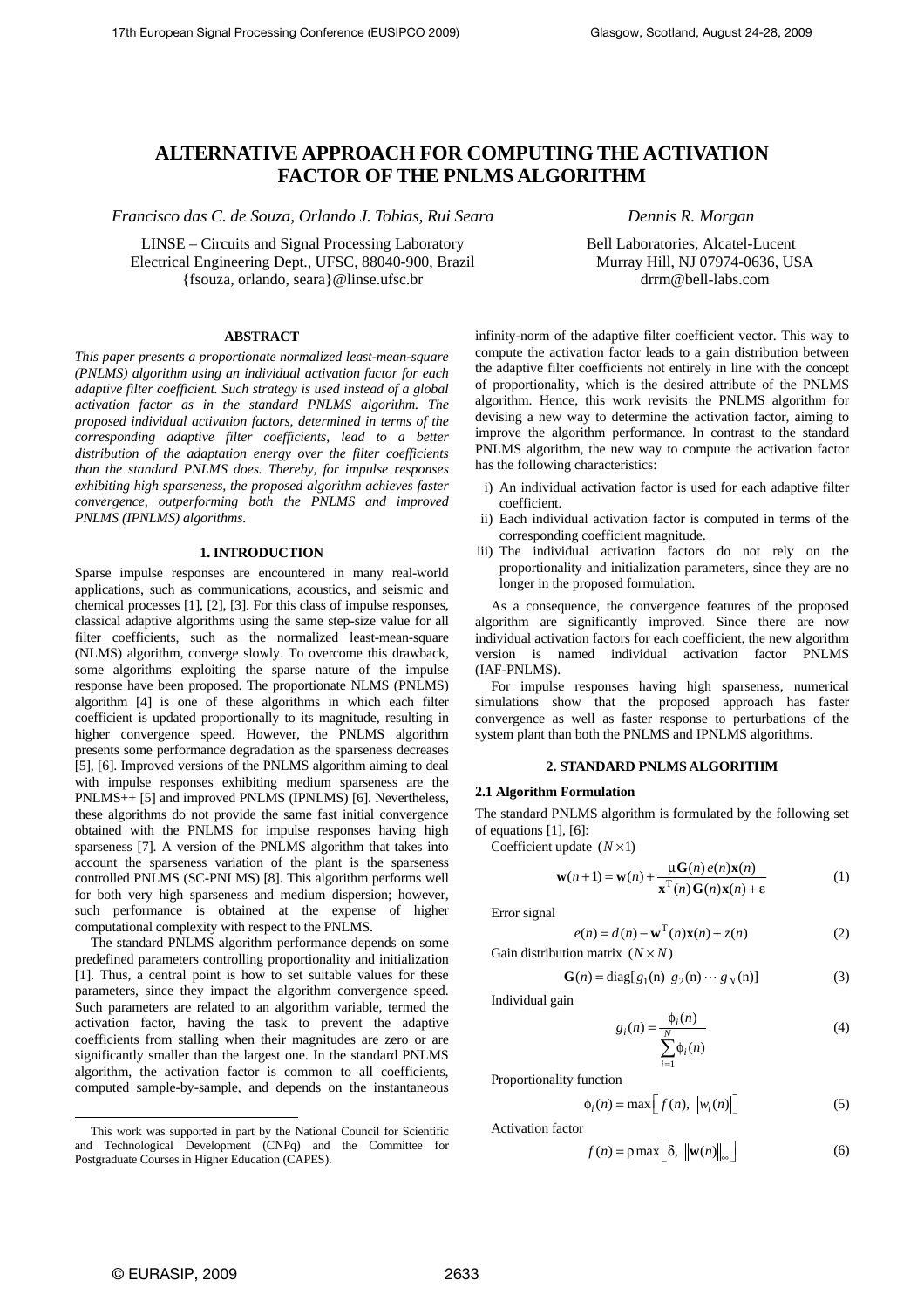where  $0 < \mu < 2$  is the step-size parameter,  $\varepsilon > 0$  is a regularization parameter (preventing division by zero and stabilizing the solution), and  $\|\cdot\|$  is the infinity-norm. Variable  $d(n)$  denotes the desired signal and  $z(n)$  is a zero-mean i.i.d. measurement noise with variance  $\sigma_z^2$  and uncorrelated with any other signal in the system. The input vector is  $\mathbf{x}(n) = [x(n) \ x(n-1) \cdots x(n-N+1)]^{\mathrm{T}}$  and the adaptive filter vector of dimension *N* is  $\mathbf{w}(n) = [w_1(n) w_2(n) \cdots w_N(n)]^T$ . Matrix  $G(n)$  distributes the gains between the coefficients, depending on their magnitude, with  $g_i(n)$  governing the individual step-size adjustment. Activation factor  $f(n)$  given in (6) depends on the adaptive filter coefficient vector as well as on ρ and δ, which are the proportionality (or activation) and initialization parameters, respectively. The initialization parameter permits starting the adaptation process at  $n = 0$ , when all filter coefficients are initialized to zero. The proportionality (or activation) parameter prevents an individual coefficient from freezing when its magnitude is much smaller than the largest coefficient magnitude [5], [6].

## **2.2 Algorithm Discussion and Performance**

In this section, the algorithm behaviour is discussed, aiming to get some insight to motivate an improved version of the PNLMS algorithm. To this end, the central point is to study the effect of the activation factor  $f(n)$  and its associated parameters (proportionality and initialization) on the algorithm behaviour.

From (4) and (5),  $g_i(n)$  is rewritten as

$$
g_i(n) = \frac{1}{c(n)} \max[f(n), |w_i(n)|]
$$
 (7)

with

$$
c(n) = \sum_{i=1}^{N} \phi_i(n)
$$
 (8)

being a common variable for all  $g_i(n)$ . Now, by analyzing (7), some important definitions are stated:

i) **Gain for inactive coefficients**  $g^{\text{inactive}}(n)$ . If  $f(n) > |w_i(n)|$ , the *i*th coefficient  $w_i(n)$  is inactive and its associated gain, given by (7), is expressed as

$$
g^{\text{inactive}}(n) = \frac{1}{c(n)} f(n). \tag{9}
$$

Since activation factor  $f(n)$  is common to all filter coefficients, a minimum and common gain  $g^{\text{inactive}}(n)$  is assigned to all inactive coefficients. This is an undesirable feature, as will be shown further.

ii) **Gain for active coefficients**  $g_i^{\text{active}}(n)$ . If  $f(n) \le |w_i(n)|$ , the *i*th coefficient  $w_i(n)$  is active and its associated gain, obtained from (7), is

$$
g_i^{\text{active}}(n) = \frac{1}{c(n)} |w_i(n)|. \tag{10}
$$

Here, each gain  $g_i^{\text{active}}(n)$  is associated with the magnitude of the active coefficient  $w_i(n)$ , being the essence of the PNLMS algorithm.

Now, based on the above definitions (i) and (ii), let us analyze the total gain distributed over the filter coefficients at each iteration, which can be represented by the trace of matrix  $\mathbf{G}(n)$ . Thus,

$$
\text{tr}\big[\mathbf{G}(n)\big] = \frac{N - N_{\text{active}}}{c(n)} f(n) + \sum_{i \in A} g_i(n) \tag{11}
$$

where  $N_{\text{active}}$  is the number of active coefficients and  $A$  is the set of indices associated with their positions. In (11), the first r.h.s. term is the total gain distributed over the inactive coefficients and the second, corresponds to the total gain distributed over the active ones. Note that a decrease in  $f(n)$ , for instance, implies an increase in the second r.h.s. term of (11), since  $tr[G(n)]$  is always constant and equal to 1 from (3) and (4), meaning that the gains associated with the active coefficients are also dependent on  $f(n)$ . Therefore, we conclude that the activation factor  $f(n)$  affects the gains assigned to both active and inactive coefficients. Hence,  $f(n)$  plays an important role in the algorithm gain distribution. Here, we point out that in the formulation of the standard PNLMS algorithm (used by Benesty and Gay in [6]), the trace of matrix  $\mathbf{G}(n)$  is equal to 1, whereas in [1] and [7], the trace of  $G(n)$  is set equal to N. However, both formulations are equivalent and we choose the former.

In the following, we study in detail the algorithm performance with respect the activation factor. To this end, Monte Carlo (MC) simulations (average of 100 independent runs) of the PNLMS algorithm are carried out for a system identification problem. The scenario for all numerical simulations consists of a sparse impulse response with  $N = 100$  coefficients, presented in [2], having its active coefficient values equal to  $\{0.1, 1.0, -0.5, 0.1\}$  located at positions {1, 30, 35, 85}, respectively. To quantify the sparseness of this impulse response, we use a common measure, based on the relationship between the 1- and 2-norm of the impulse response, defined as  $[3]$ ,  $[9]$ 

$$
S(\mathbf{p}) \triangleq \frac{N}{N - \sqrt{N}} \left( 1 - \frac{\|\mathbf{p}\|_1}{\sqrt{N} \|\mathbf{p}\|_2} \right) \tag{12}
$$

where the *N*-dimensional vector  $\mathbf{p} = [p_1 \ p_2 \cdots p_N]^\text{T}$  represents the plant impulse response, and  $\|\mathbf{p}\|_1$  and  $\|\mathbf{p}\|_2$  are, respectively, 1and 2-norm of  $\bf{p}$ . The measure  $S(\bf{p})$  ranges from 0 (sparseness degree of a uniform filter) to 1 (sparseness degree of a Dirac filter). By using (12), the sparseness degree of the above impulse response is calculated as  $S(p) = 0.9435$ . The input signal is a correlated unity-variance AR(2) process given by

$$
x(n) = 0.4x(n-1) - 0.4x(n-2) + v(n)
$$
 (13)

where  $v(n)$  is white noise with variance  $\sigma_v^2 = 0.77$  and the eigenvalue spread of the autocorrelation matrix of the input vector is  $\gamma = 10$ . The measurement noise  $z(n)$  is white with variance  $\sigma_{\tau}^2 = 10^{-3}$  (SNR = 30dB). To evaluate the algorithm performance, we use the normalized misalignment measure (in dB), given by [3]

$$
\kappa(n) = 10 \log_{10} \frac{\|\mathbf{p} - \mathbf{w}(n)\|_2^2}{\|\mathbf{p}\|_2^2}.
$$
 (14)

Aiming to show the PNLMS algorithm dependence on the activation factor, some misalignment curves are shown in Figure 1 for  $f(n)$  given by (6),  $\mu = 0.5$ ,  $\delta = 0.01$ , and using  $\rho$  equal to 0.01, 0.05, and 0.50. In addition, a fourth numerical simulation, now using a constant activation factor  $f(n) = 0.001$ , manually adjusted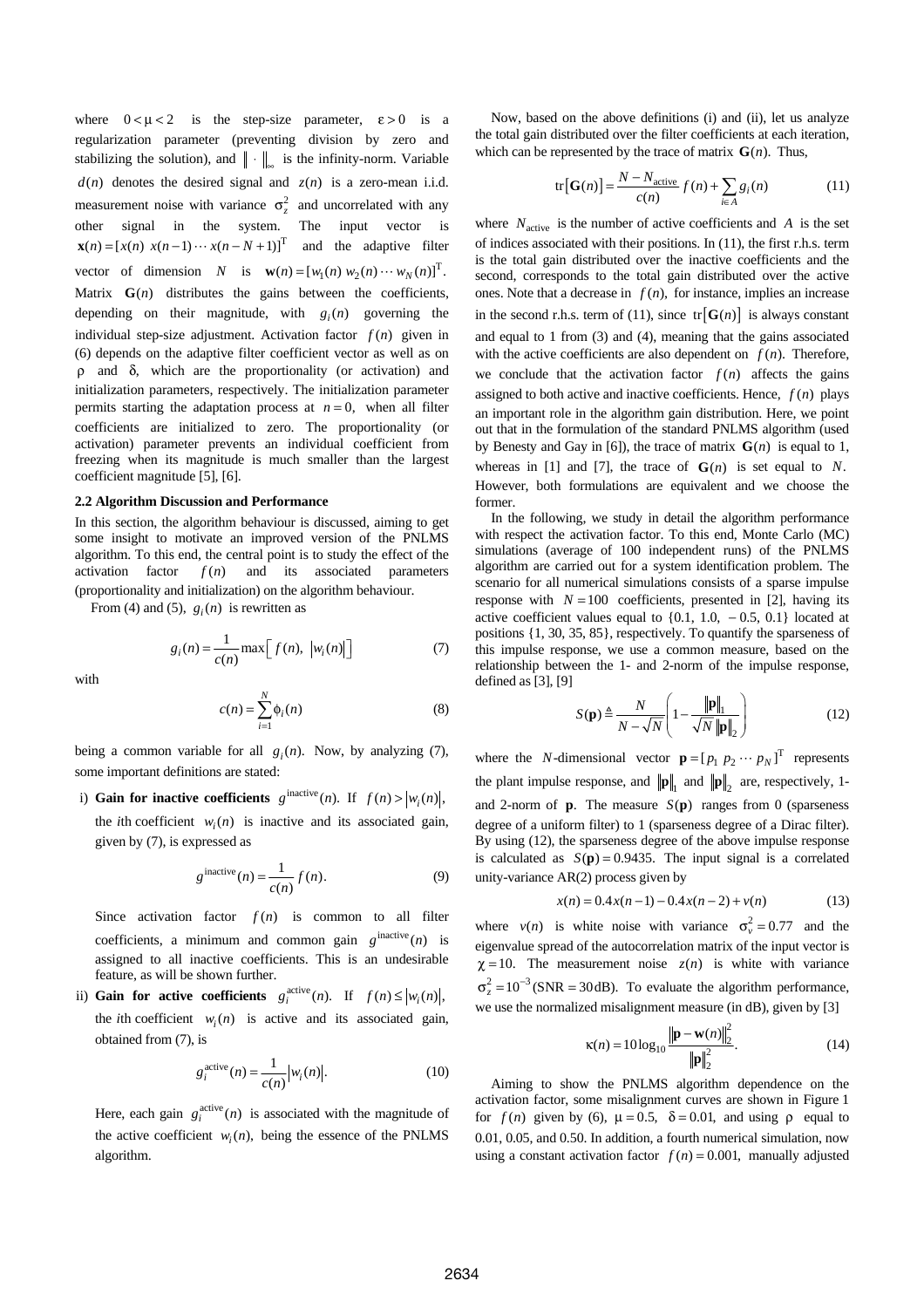for maximizing the convergence speed, is also included in Figure 1. Note from the figure how the algorithm convergence is affected by both the activation factor and parameter  $\rho$ . By using  $f(n)$  given in (6) and reducing the value of  $\rho$ , the convergence speed increases. For the case  $f(n) = 0.001$ , faster algorithm convergence is obtained, since the algorithm behaves in a more proportional manner, i.e., less gain per iteration is assigned to inactive coefficients. Therefore, from the curves of Figure 1, an interesting insight can be drawn: the activation factor given by (6) is not the best way to obtain a suitable gain distribution.

To assess the algorithm gain distribution, we define the following figures of merit:

Total gain distribution over *L* iterations

$$
\theta_i = \sum_{n=0}^{L-1} g_i(n) \tag{15}
$$

Average of  $\theta_i$  over the inactive coefficients

$$
\theta_{\text{mean}}^{\text{inactive}} = \frac{1}{N - N_{\text{active}}} \sum_{i \in A} \theta_i.
$$
 (16)

Table 1 summarizes expressions (15) and (16) for the cases considered in Figure 1, using  $N_{\text{active}} = 4$  and  $A = \{1, 30, 35, 85\}.$ Note from the table that in the case of a constant activation factor  $[f(n) = 0.001]$ , more gain from the inactive coefficients is transferred to the active ones, resulting in a better distribution of the adaptation gains.

TABLE 1 Total Gain Distribution of PNLMS Algorithm over 5000 Iterations

| <b>Parameter Values</b> | $\theta_{1}$ | $\theta_{30}$ | $\theta_{35}$ | $\theta_{85}$ | $\theta$ <sup>inactive</sup><br>mean |
|-------------------------|--------------|---------------|---------------|---------------|--------------------------------------|
| $\rho = 0.01$           | 198.0        | 1868.5        | 924.5         | 176.8         | 19.1                                 |
| $\rho = 0.05$           | 80.5         | 765.3         | 376.2         | 72.1          | 38.6                                 |
| $\rho = 0.50$           | 49.9         | 98.6          | 49.5          | 49.5          | 49.5                                 |
| $f(n) = 0.001$          | 283.9        | 2749.3        | 1364.0        | 262.2         | 3.5                                  |

Figure 2 shows the initial behaviour of the active coefficients  $w_1(n)$ ,  $w_{30}(n)$ , and  $w_{35}(n)$ , inactive coefficient  $w_2(n)$ , and gains  $g_1(n)$ ,  $g_2(n)$ ,  $g_{30}(n)$ , and  $g_{35}(n)$ . By analyzing Figure 2(a) at the beginning of the learning phase  $(0 \le n < 30)$ , we observe that  $|w_{30}(n)| < |w_1(n)|$ , resulting in  $g_{30}(n) < g_1(n)$  [see Figure 2(b)]. This is not desirable behaviour, since  $g_1(n)$  and  $g_{30}(n)$  are not proportional to the magnitude of their corresponding plant coefficients  $p_1$  and  $p_{30}$ , respectively, where  $|p_1| = 0.1$  and  $|p_{30}| = 1.0$ , in contrast to the desired condition  $g_{30}(n) > g_1(n)$ . This fact points out that the PNLMS algorithm may present inadequate behaviour at the beginning of the adaptation process. Such behaviour is considered in the next section for devising a new improved version of the PNLMS algorithm.

#### **3. MODIFIED PNLMS ALGORITHM**

Considering the above analysis of the standard PNLMS algorithm, we focus our discussion on the following features:

- i) When  $w_i(n)$  is an active coefficient, note from (10) that its gain is always proportional to  $|w_i(n)|$ .
- ii) When  $w_i(n)$  is inactive, observe from (9) that the gain is not proportional to  $|w_i(n)|$ .



Figure 1 – Normalized misalignment of the PNLMS algorithm for  $\mu = 0.5$  and  $\delta = 0.01$ .



Figure 2 – Evolution of PNLMS algorithm variables with  $\mu = 0.5$ ,  $\rho = 0.05$ , and  $\delta = 0.01$ . (a) Coefficients  $w_1(n)$ ,  $w_2(n)$ ,  $w_{30}(n)$ , and  $w_{35}(n)$ . (b) Gains  $g_1(n)$ ,  $g_2(n)$ ,  $g_{30}(n)$ , and  $g_{35}(n)$ .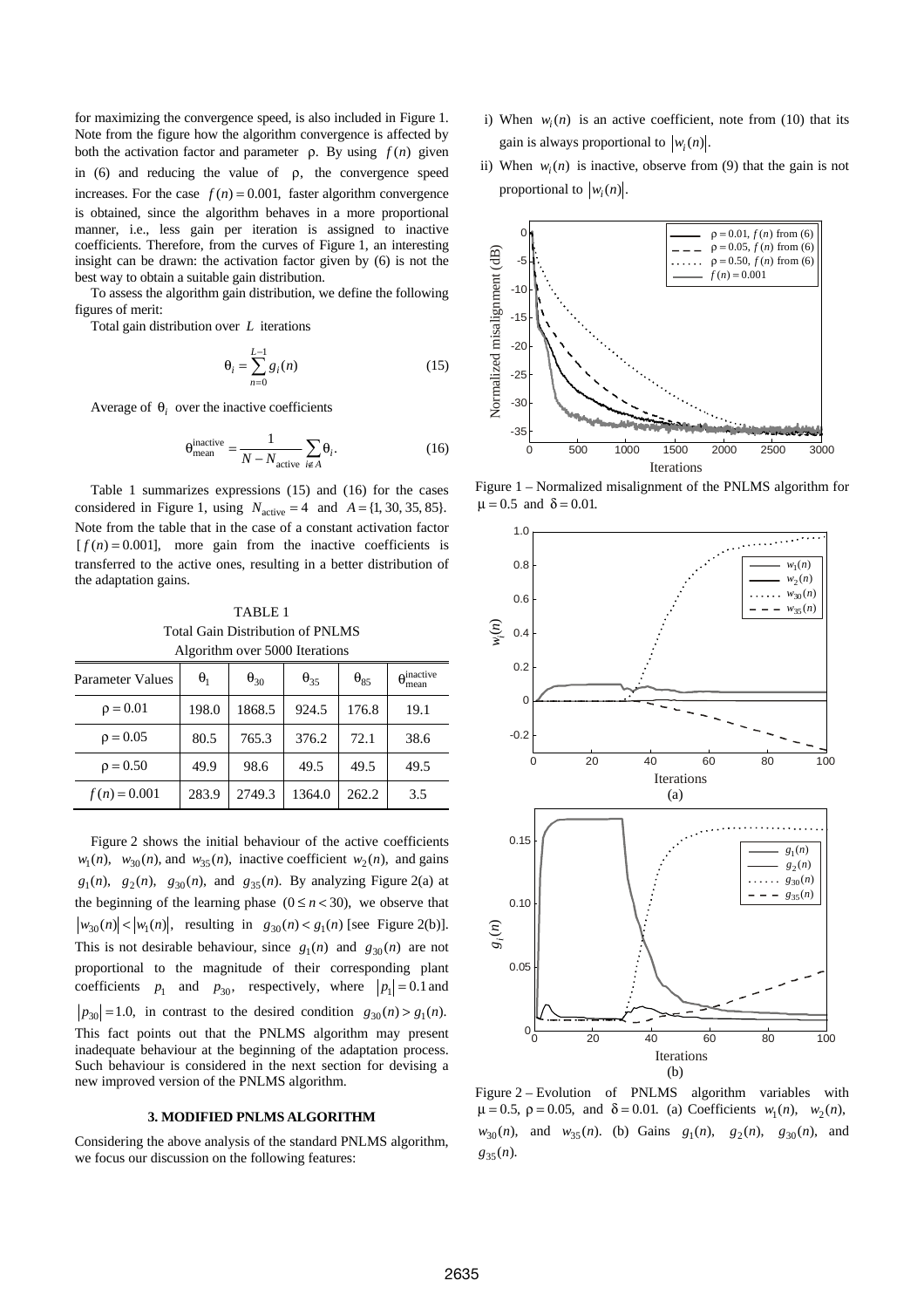Feature (i) is desirable since it is in accord with the proportionate philosophy. On the other hand, (ii) is not in accordance with the proportionate concept. Hence, our objective is to overcome this drawback by making the gain  $g_i(n)$  tend towards being proportional to  $|w_i(n)|$  even when  $w_i(n)$  is inactive.

To obtain a truly proportionate algorithm, we associate each gain assigned to an inactive coefficient with an individual activation factor  $f_i(n)$  instead of a common one. Thus, replacing  $f(n)$  by  $f_i(n)$  in (5), the proportionality function is rewritten as

$$
\phi_i(n) = \max[f_i(n), |w_i(n)|] \tag{17}
$$

and accordingly, when  $w_i(n)$  is inactive, from (4) and (17), (9) is modified to

$$
g_i^{\text{inactive}}(n) = \frac{1}{c(n)} f_i(n). \tag{18}
$$

## **3.1 Conditions Required for the New Activation Factor**  $f_i(n)$

Now, we establish the required conditions for each individual activation factor  $f_i(n)$ , which are given as follows:

C1)  $f_i(n)$  must converge to the corresponding coefficient magnitude  $|w_i(n)|$ , i.e.,

$$
\lim_{n \to \infty} [f_i(n) - |w_i(n)|] = 0, \qquad i = 1, 2, ..., N.
$$

C2)  $f_i(n)$  must always be greater than zero, i.e.,

$$
f_i(n) > 0
$$
,  $i = 1, 2, ..., N$ .

Thus, if C1 is fulfilled, note from (18) that  $g_i^{\text{inactive}}(n)$  tends to be proportional to  $|w_i(n)|$  as  $n \to \infty$ . Moreover, C2 ensures that  $g_i(n) > 0$  when  $|w_i(n)| = 0$ , avoiding the freezing of  $w_i(n)$ .

## **3.2 Proposed Approach for Computing**  $f_i(n)$

Here, our goal is to make the individual activation factor  $f_i(n)$  tend towards the magnitude of the corresponding coefficient. Note that at the beginning of the adaptation process  $(n = 1)$ , the only available data are the estimate of the *i*th coefficient  $w_i(1)$  and the proportionality function  $\phi_1(0)$ . From (17), one also verifies that  $\phi_i(0) = f_i(0)$ , since the adaptive filter is started with an initial guess  $w(0) = 0$ . Thus, the following formulation is reasonable for computing the activation factor  $f_i(1)$ :

$$
f_i(1) = \gamma |w_i(1)| + (1 - \gamma)\phi_i(0)
$$
 (19)

where  $0 < \gamma < 1$ . Here, the activation factors are initialized with a small positive constant (typically,  $f_i(0) = 10^{-2} / N$ ), such that  $f_i(0) > 0$ . In (19), the first r.h.s term is due to the intended aim and the second, ensures that  $f_i(1)$  be always greater than zero. Now, generalizing this approach for all *n*, we get

$$
f_i(n) = \gamma \left| w_i(n) \right| + (1 - \gamma) \phi_i(n - 1).
$$
 (20)

By considering that no knowledge of the system plant is available *a priori*, it is reasonable to choose  $\gamma = 1/2$ , weighting equally  $|w_i(n)|$  and  $\phi_i(n-1)$ , thereby obtaining

$$
f_i(n) = \frac{1}{2} |w_i(n)| + \frac{1}{2} \phi_i(n-1).
$$
 (21)

By recursion, using  $(17)$  and  $(21)$  from time 1 to *n*, one can show that  $f_i(n)$  given by (21) fulfils conditions C1 and C2. Note from (21) that now  $f_i(n)$  depends on  $|w_i(n)|$ . So, for proper algorithm operation, it is required that the instantaneous magnitude of the estimated coefficients be proportional to the magnitude of the corresponding plant coefficients. However,  $|w_i(n)|$  may not be proportional to  $|p_i(n)|$  at the beginning of the adaptation process [see Figure  $2(a)$ ], but this can be circumvented by periodically updating  $f_i(n)$  only after a learning period of N samples, equal to the adaptive filter length. Therefore, (21) is revised to

$$
f_i(n) = \begin{cases} \frac{1}{2} |w_i(n)| + \frac{1}{2} \phi_i(n-1), & n = mN, m = 1, 2, 3, ... \\ f_i(n-1), & \text{otherwise.} \end{cases}
$$
 (22)

This expression and (17) characterize the proposed IAF-PNLMS algorithm. Now, each coefficient, either active or inactive, has an associated activation factor  $f_i(n)$  computed by (22).

Regarding the computational burden of the proposed algorithm, an additional memory of size 2*N* is required for storing both  $\phi_i(n-1)$  and  $f_i(n-1)$ . On the other hand, the computation of (6) (which is required in the standard PNLMS) is no longer needed for the IAF-PNLMS algorithm, saving *N* comparisons and one multiplication operation. With respect to the computation of (22), *N* additions and *N* multiplications are required every *N* samples, yielding one addition and one multiplication per iteration.

#### **4. NUMERICAL SIMULATIONS**

In this section, MC simulations (average of 100 independent runs) of the NLMS, PNLMS, IPNLMS, and IAF–PNLMS algorithms are carried out for a system identification problem, aiming to compare their convergence speed and response to plant perturbations. In addition, the IAF–PNLMS algorithm gain distribution is assessed. To this end, three examples are presented, considering the same simulation scenario specified in Section 2.2.

#### **4.1 Example 1**

In this example, the convergence speed and response to a plant perturbation of the NLMS, PNLMS, IPNLMS, and IAF-PNLMS algorithms are compared. For such, consider that a perturbation in the plant takes place at  $n = 2500$ , whereby the plant vector **p** is changed to  $-\mathbf{p}$ .

Figure 3(a) illustrates the normalized misalignment curves of the NLMS, PNLMS (with  $\rho = 0.05$  and  $\delta = 0.01$ ), IPNLMS, and IAF-PNLMS [with  $f_i(0) = 10^{-4}$ ] algorithms. In the IPNLMS,  $\alpha = 0$  (a parameter of that algorithm) is used [6], [7]. By comparing the curves in Figure  $3(a)$ , we observe that the IAF-PNLMS algorithm achieves the fastest convergence speed.

#### **4.2 Example 2**

In this example, we again compare the convergence speed and response to a plant perturbation of the NLMS, PNLMS, IPNLMS, and IAF-PNLMS algorithms using the same parameter values as in Example 1. Here, at  $n = 2500$ , the plant vector **p** is shifted to the right by 12 samples, changing the position of all active coefficients. In this way, active plant coefficient values equal to {0.1, 1.0, − 0.5, 0.1}, located at positions {1, 30, 35, 85}, are moved to positions  $\{13, 42, 47, 97\}$  after  $n = 2500$ .